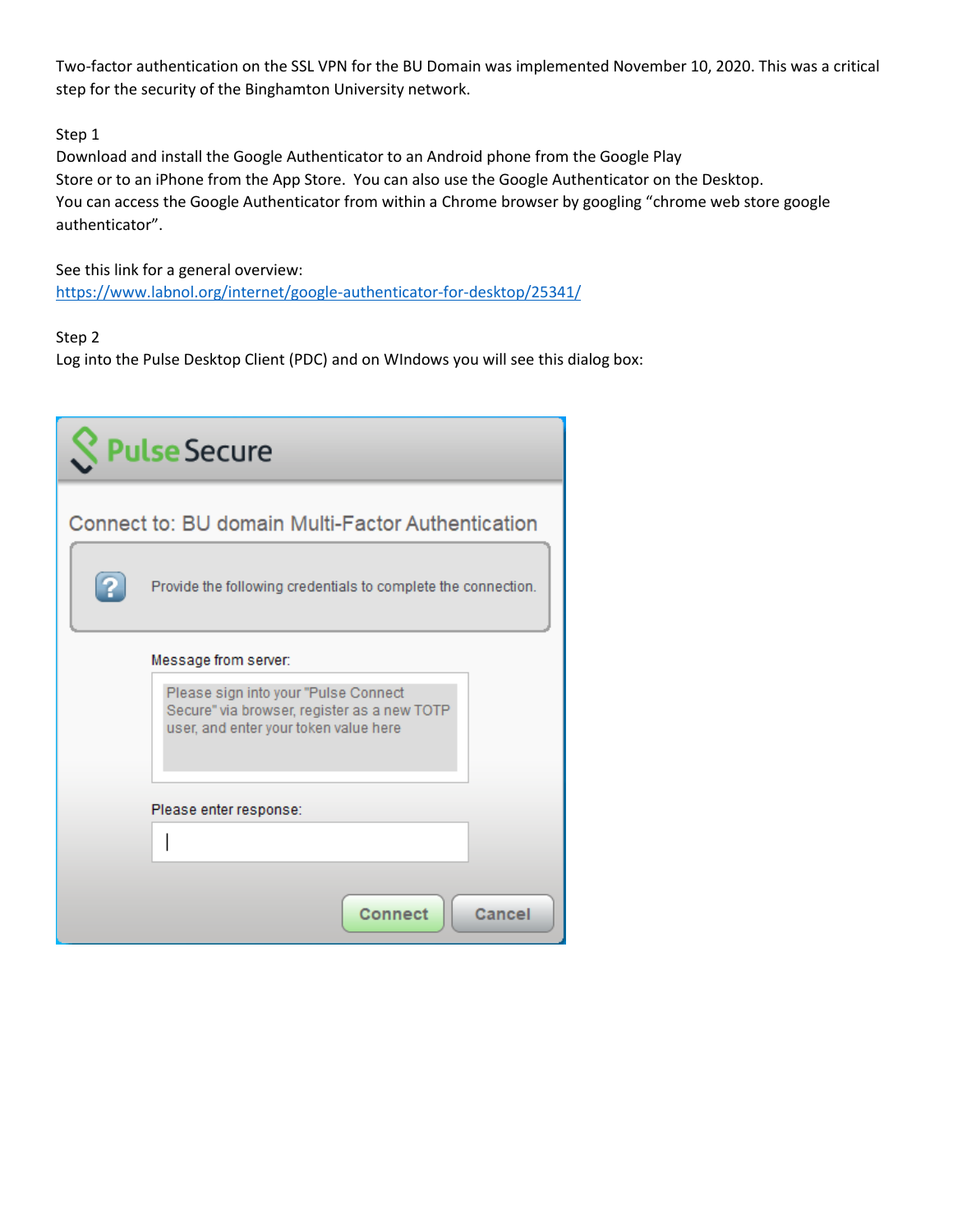On macOS it will look like this:

| Message from server:   |                                                                                                                           |
|------------------------|---------------------------------------------------------------------------------------------------------------------------|
|                        | Please sign into your "Pulse Connect Secure" via browser, register as a<br>new TOTP user, and enter your token value here |
|                        |                                                                                                                           |
| Please enter response: |                                                                                                                           |

The message is quite cryptic. TOTP means Time-Based One-Time Password.